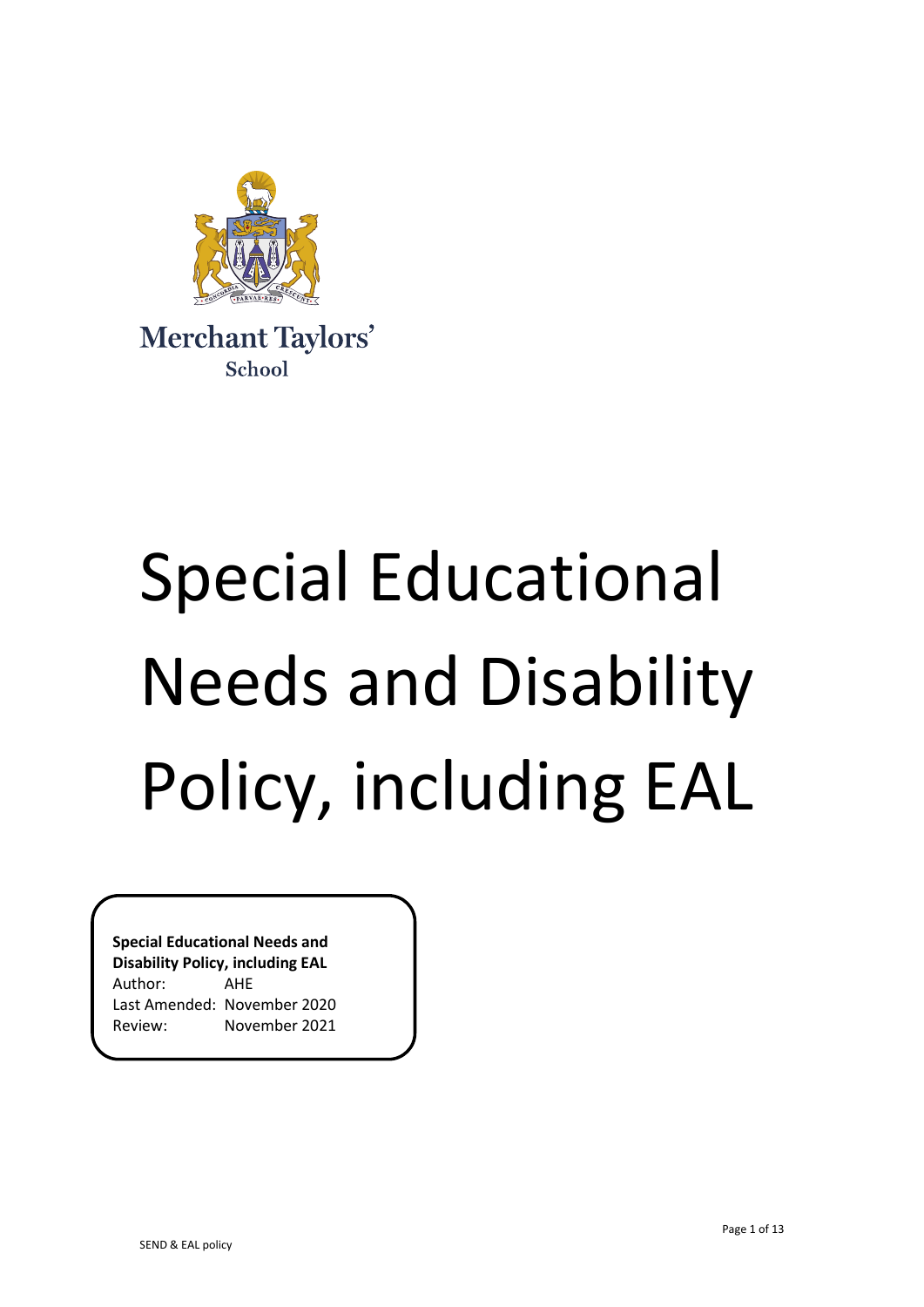### **Aims**

Merchant Taylors' Schools are academically selective, and we welcome all children who can make the most of the opportunities that we offer and can flourish in the caring environment of each School. We aim to treat each child as an individual and we welcome children with special educational needs and disabilities (SEND) providing that our Learning Support Departments can provide them with the support that they require. Under the terms and conditions of the Disabilities Discrimination Act / Equality Act (2010), we do not have the facilities to offer highly specialised and intensive support.

We aim to ensure full entitlement and access for pupils with SEND to high quality education within a broad, balanced and relevant curriculum so that they can reach their full potential and enhance their self-esteem.

We advise parents of children with SEND to discuss their child's requirements with each School before the entrance examination/assessment so that we can make adequate provision for the child. Parents should provide a copy of an Educational Psychologist's report or a medical report to support requests for extra time or other special arrangements.

#### **Definition**

Legally a child is defined as having SEND if he or she has a special educational need which requires special teaching. A special educational need means that the child has significantly greater difficulty in learning than most children of the same age. Or, it means a child has a disability which needs different educational **provision** from those generally provided by schools for children of the same age in the area.

#### **Related policies**

- disability policy
- accessibility plan
- anti-bullying policy
- administration of medicines
- employment policies relating to disabilities

#### **Terms and conditions (paras 46, 47 & 48)**

**Special Educational Needs:** The Schools will do all that is reasonable in the case of each pupil to detect and deal appropriately with SEND. Our staff are not, however, qualified to make a medical diagnosis of certain SEN conditions.

**Screening for Special Educational Needs:** The screening tests available to the Schools are indicative only: they are not infallible. Parents will be notified if a screening test indicates that the pupil has SEND. A formal assessment can be arranged by the Schools at the parents' expense either with a partner Educational Psychologist or by internal assessor who is qualified to carry out diagnostic testing of boys of all ages.

**Information about SEND:** Parents must notify the Head in writing if they are aware or suspect that the pupil has a SEND and the parents must provide copies of all written reports and other relevant information. Parents will be asked to withdraw the pupil, without being charged Fees in lieu if, in the professional judgement of the Head and after consultation with the parents and the pupil (where appropriate), the Schools cannot provide adequately for a pupil's educational needs. Learning Support provided by the Schools is offered where reasonable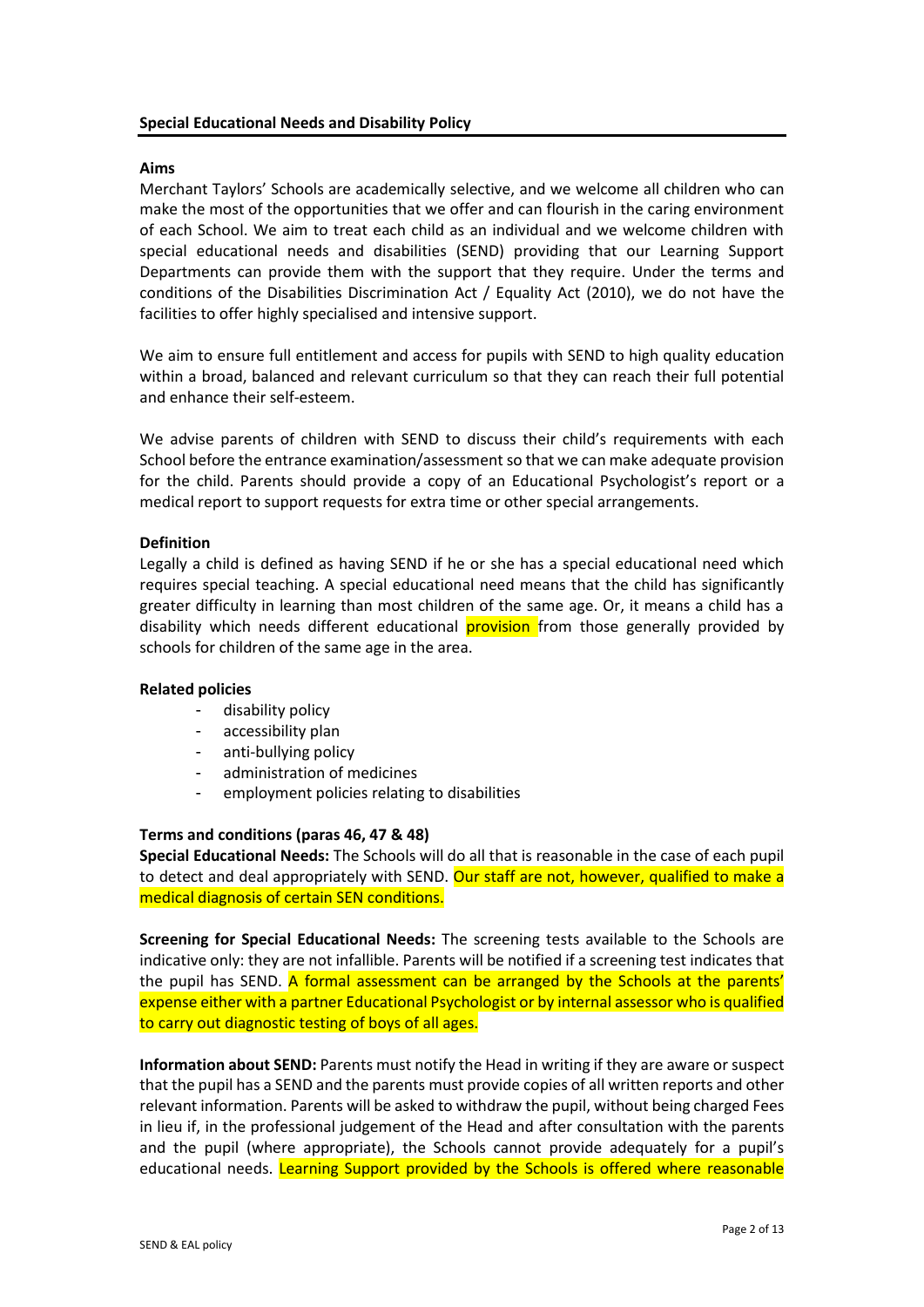adjustments are required however adjustments required to meet significant need may be charged as an extra.

**The Learning Support Department in each School is led by a fully qualified specialist who is able to support each pupil with SEND through the following processes.**

#### **SCHOOL ACTION**

#### **On entry**

Each pupil with SEND requires special consideration and treatment**.** If appropriate, adjustments will be put in place. We will discuss thoroughly with the parents and their medical advisors the adjustments that can reasonably be made for their child once they have accepted the offer of a place and before s/he becomes a pupil of the Schools.

A meeting is arranged as soon as possible when individual parents are invited to meet one of the SEND staff and other key staff to discuss the needs of individual pupils. The Head of Learning Support in each of the Merchant Taylors' Schools has an overview and will liaise with the teaching staff / assistants.

In general, a pupil will receive support in the classroom, intervention lessons, if required, and a small number will be withdrawn for more individual help. SEND staff may spend a short time observing classes before decisions are made on the kind of support to be provided.

#### **Monitoring**

Each of the four Schools will assess pupils at different stages of his/her school career using screening tests, year tests and/or reading and spelling tests. All teachers, but particularly those in the English and Mathematics Departments, will be on the look out for children who appear to have learning support needs which have not previously been identified. This particularly applies to children new to the Schools.

Pupils who are thought to have SEND are identified and assessed as early and thoroughly as is possible and necessary. Referral can come from a multitude of sources including:

- Subject teacher's request;
- Pupil self request;
- Parental request;
- Management request;
- GP request;
- Following information from previous school/nursery
- Following blanket testing of a year group
- Following diagnostic tests;
- Following individual interviews;
- Following a SEND teacher tracking and observing individual pupils in lessons.

Such cases will be referred to the Head of Learning Support and the relevant paperwork will be completed and filed.

There will then be liaison between key staff, the Head of Learning Support and the parents. If the parents wish to bring in any external agencies (eg for further testing, diagnosis or prognosis, remedial teaching) it will be their responsibility to do so but should consult school beforehand to allow appropriate advice and assistance to be given.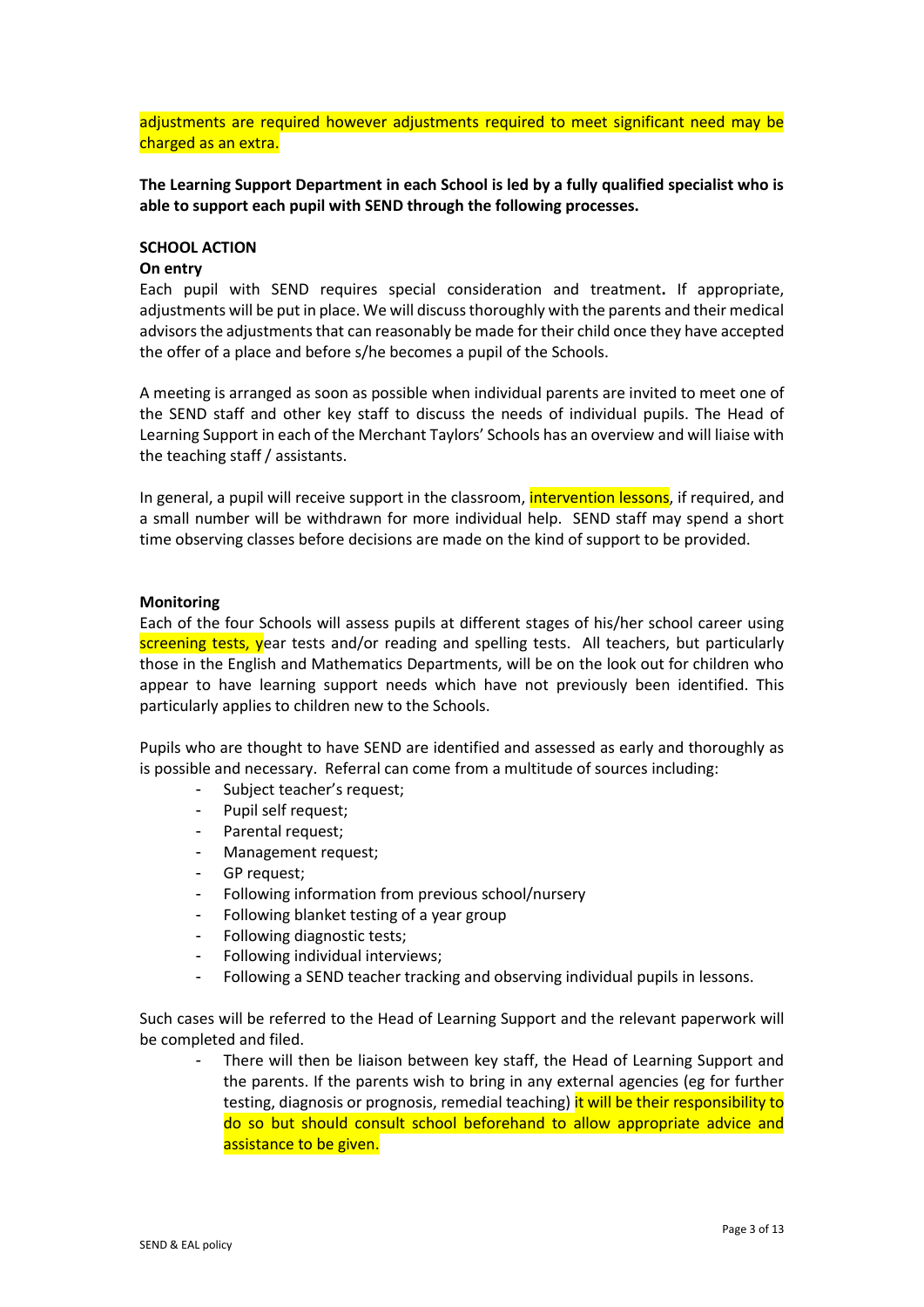- Each Head of Learning Support will monitor the progress of these pupils through the Schools and ensure that appropriate staff are kept informed.
- Each Head of Learning Support will liaise with the Examinations Officers as appropriate, to ensure that such pupils receive the maximum allowed extra time in examinations.
- Where appropriate, each child will be issued with an Individual Educational Plan (IEP) which will be reviewed regularly, and the child will be encouraged to set his/her own targets.

#### **Review**

A review of a pupil's progress will take place on a regular basis (at least annually and more usually biannually) and the IEP adjusted accordingly and disseminated as necessary.

*Although the co-ordinating and planning of a pupil's IEP, especially setting appropriate targets, is the responsibility of the Head of Learning Support, the 2014 legislation makes it quite clear that the devising of strategies and the identification of appropriate methods of access to the curriculum should lie within the area of the expertise and responsibility of the individual subject teachers. All teaching staff should therefore be involved in providing further help to pupils through Quality First Teaching. Subject leaders and individual teachers to be informed of the nature of the pupil's learning difficulty through the IEP. Suggested in-class teaching strategies are provided in addition to the type of learning support that will be in place.* 

#### **Physical Accessibility**

SEND includes physical disabilities and the Schools' Accessibility Plan and Disability Policy is available on the website. This shows the ways in which we plan to make our buildings progressively more accessible to pupils, parents and visitors.

# **Other Adjustments**

- We are able to allow pupils to use their own computer devices (as regulated by JCQ) as and when necessary. We have some word processors for use i*n exams and controlled assessments* for those who are assessed as needing to use one and for whom it is a normal way of working.
- 25% Extra time (15 minutes per 1 hour) will be given as appropriate for both internal and external examinations, following a recommendation from an educational psychologist or access arrangements assessor and in line with JCQ regulations.
- 10% Extra time will be allowed for students with EAL for the first three years they are in studying in the country.
- 50% Extra Time will be allocated in very few cases as indicated by the special needs assessor.
- We provide a Reader in examinations for those who are assessed as needing one and for whom it is a normal way of working.
- Papers will be enlarged or produced on coloured paper as appropriate.
- On a temporary basis, classes can be relocated to allow ground floor access.
- The curriculum may be adjusted in some circumstances.

#### **EAL (see EAL annexe)**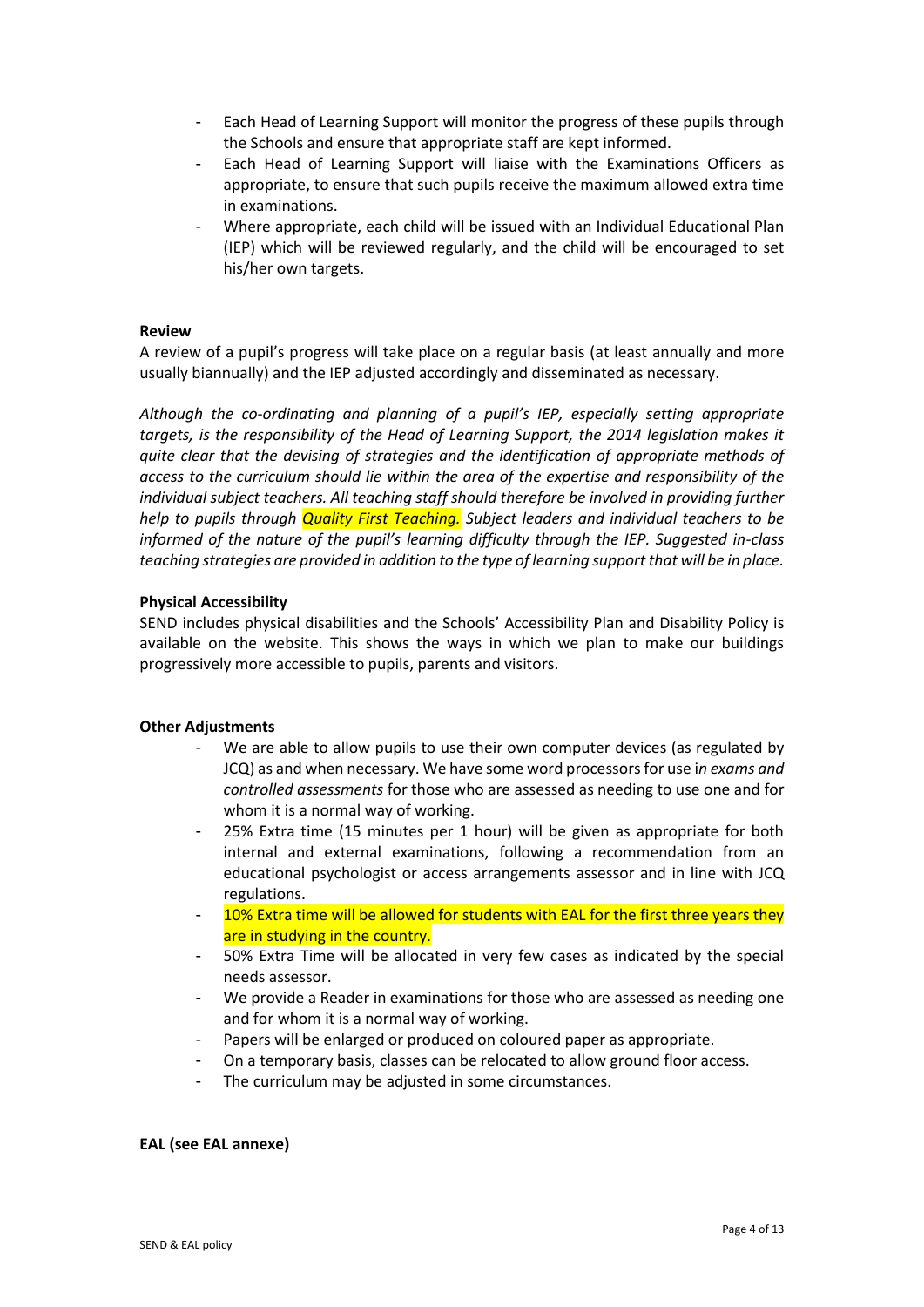In order to cope with the high academic and social demands of the Schools, pupils must be fluent English speakers. We may recommend that some children, whose first language at home is not English, receive some tuition in English as an additional language.

# **The communication and storage of information on children with special educational needs**

This area requires sensitive handling, ready access whilst ensuring such information remains confidential to those involved and in no way stigmatises the pupils themselves. To meet this goal the following procedures will be followed: -

- i) Information on the medical, social and previous academic background of pupils with special needs will be kept in the central pupil filing area in each School office. Access should be freely available to all teachers, parents, governors and visiting consultants or invited specialists, eg Educational Psychologists helping with the programme for pupils. However, requests for access should be made via the Head.
- ii) All standardised / diagnostic assessment and minutes of staff meetings involving individual pupils should be kept in the pupil's individual school files and again should be readily accessible with the knowledge of the Head of Learning Support.
- iii) Meetings with parents and outside specialists should be minuted by the Head of Learning Support and kept on the main school file.
- iv) Whatever formal assessments take place the department should communicate the results to the head, parents and staff as soon as possible. Similarly, the content of meetings between staff / parents and the co-ordinator or outside agencies deemed important should also be made known to all concerned. 'Important' in this context is any information, which makes a difference to the way a pupil should be handled, understood or assessed.

# **The Role of the Parents**

To provide effective provision for the pupil with SEND the parents must be involved from the earliest stages of diagnosis and assessment. Parents should be seen as partners in any programme. Suggested guidelines:-

- i) Thorough background briefing from parents for children already identified as having SEND on admission.
- ii) Immediate consultation with parents for any child showing signs of having SEND
- iii) Meetings with parents for children placed on a specific work programme. This is a two-way process with parents providing information on current social, family, emotional circumstances of the child and Learning Support Department providing standardised diagnostic assessment.
- iv) Accessibility of the Learning Support Department for parental consultation must be made clear to parents along with details of the complaints procedure should any dissatisfaction arise.

# **CPD and INSET**

INSET sessions on dyslexia (2011) EAL with HODs (2015) Learning Strategies for the Classroom (2013) Intra-departmental training is on-going

**Further Action:** Triggered if, despite individualised programmes and/or concentrated support and a differentiated curriculum plan, the child is still making little/no progress. At this point the Learning Support Department and class teacher may benefit from support from specialists from outside the school. These may include: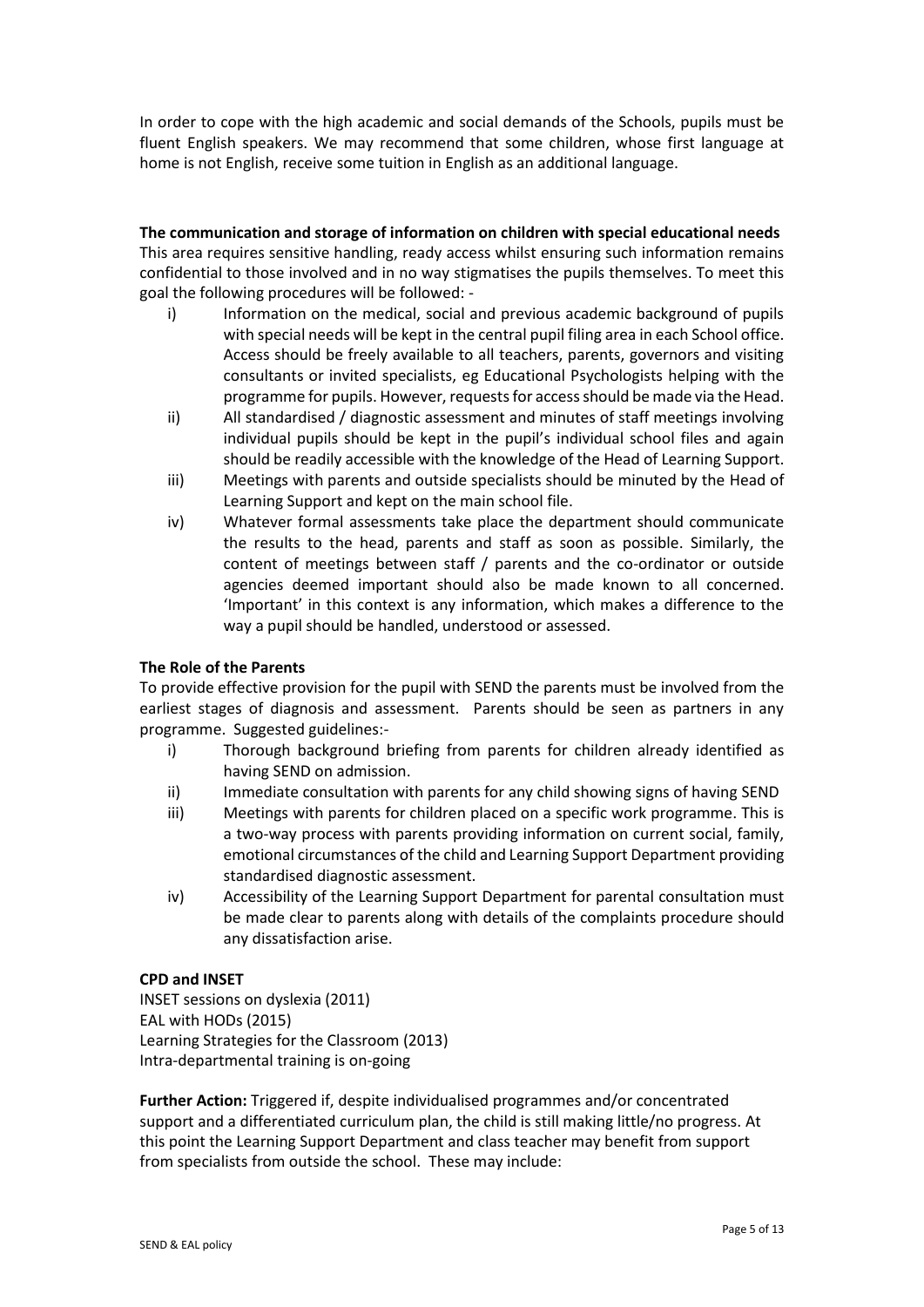- Speech & Language Therapists
- Dyslexia Institute
- GP (hearing/sight check; referral to physio/occupational therapist)
- Educational Psychologist
- ADHD clinic
- Child Psychology specialist

# **Charging Policy**

Usual support assessments and lessons are not charged within the Schools. Exceptions may be made and some charge, by negotiation with the HM, applied.

# **Learning difficulties may be exhibited in the following ways:**

- Lack of basic skills in literacy, numeracy, oracy, auracy
- A much slower than average pace of work
- Difficulties in recording work
- Poor presentation of work due to pencil/pen control
- Difficulties in organisation or completion of work
- Physical or other medical difficulties leading to incomplete or substandard work – including sensory related difficulties
- Exhibiting behavioural patterns where lack of attention span or disruptive actions hinder progress.
- Exceptionally gifted in some area
- Specific difficulties in particular subject areas although demonstrating average abilities in all other areas

Temporary learning difficulties may be exhibited which are related to social/emotional events.

Early identification, assessment and provision for any learning difficulty are very important for the following reasons:

- to minimise the difficulties that can be encountered when intervention and provision occur;
- to maximise the likely positive response of the child;
- to allow for a temporary learning difficulty to be overcome and for future learning to be unaffected;

If the child's learning difficulty proves less transient when addressed by the School alone the external agencies can be brought in earlier and very likely with more success.

*Reviewed November 2020 A Edwards*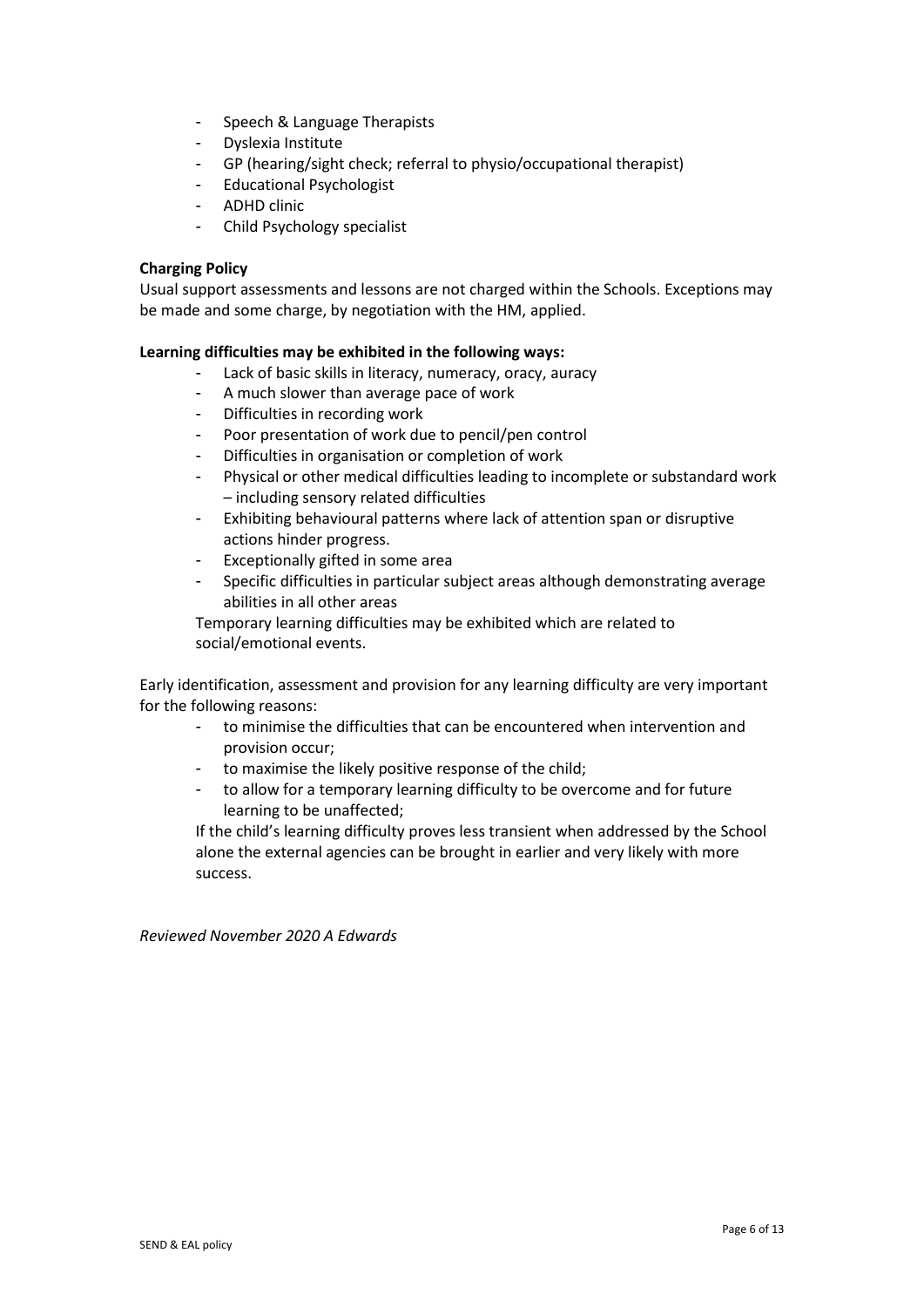# **Teaching Pupils with English as an Additional Language (EAL)**  *(EAL Annexe to SEND Policy)*

#### **Definition**

This policy is concerned with bilingual learners, who have a home language other than English and who are in the process of learning to use English as an additional language for educational purposes. The School has conducted a Home Language Survey on all its pupils twice in the last three years; the outcome of the latest survey is to be found in an appendix to this policy.

#### **Rationale**

The School is committed to making appropriate provision for teaching and learning for pupils for whom English is an additional language. The School will identify individual pupils' needs, recognise the skills they bring to school and ensure equality of access to the curriculum and extra curricular activities. All teachers participate in the teaching of English as well as in the teaching of their own subject area, and have responsibility for language development of EAL pupils. Having a home language other than English is not considered a learning difficulty, but the School recognises that that a child who has EAL may also have SEN needs. Lack of English is not equated with lack of knowledge, skills or understanding.

#### **Admissions Policy**

EAL applicants should be subject to the same admission procedures as other applicants. Boys take an examination for entrance at 11 and EAL boys sit all three papers – English, Verbal Reasoning and Mathematics. Those with EAL needs identified on the application form or by their current school may be made known to the School in advance, particularly in relation to their performance in the English section. During the course of marking, EAL specific issues that undermine performance are taken into consideration. Borderline Interviews may also be given to boys in this category. EAL applicants for entrance into other years, whether at the start of the academic year or part-way through, undergo special English tests and interviews. Access Arrangements such as use of a bilingual dictionary are made both for Entrance Tests and, where students qualify within a two-year period of residency, in public examinations.

With the School's growing relationship with the Burgeon Trust, several students from China are recruited into the Sixth Form each year. The School largely insists on an IELTS requirement of 6 across all strands and may well ask Burgeon to provide additional English support ahead of boys joining in the September of the Lower Sixth. The School has the services of a Mandarin Teacher to offer support to Burgeon and other students from Mandarin-speaking backgrounds currently for two lessons weekly.

#### **Aims:**

We aim to ensure that pupils who have English as an additional language will:

- Use English confidently and competently
- Use English as a means of learning across the curriculum
- Build on knowledge that they already have of other languages and cultures
- Be able to access external assessments, i.e. GCSEs/AS/A Levels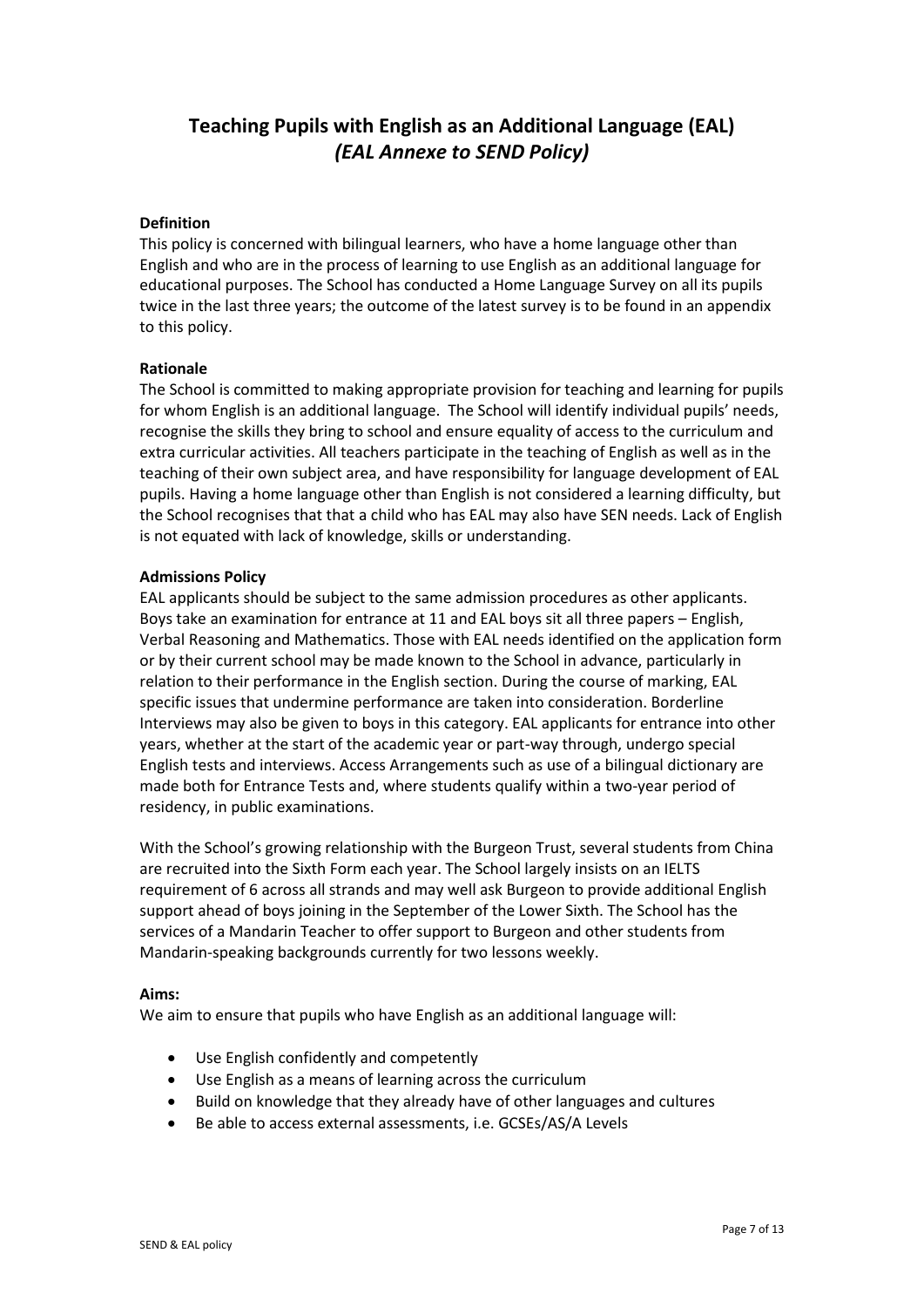#### **Our aims will be achieved by:**

- Providing a welcoming ethos in School and a safe classroom environment
- Recognising the importance of the role of parents and the need to communicate with parents in their mother tongue where appropriate and possible.
- Valuing the first language by providing a range of notices, posters, labels and dual language texts in the first language where appropriate
- Providing appropriate cultural resources where possible and celebrating language and cultural differences.
- Ensuring that tasks are well supported by concrete and visual materials, especially for pupils in the earlier stages of English acquisition
- Differentiation in the planning of lessons
- Staff being aware:
	- o that although pupils become conversationally fluent in two years it may take several more years for them to become fluent writers.
	- o that EAL pupils learn most efficiently working in collaborative groups with able and fluent English speakers
- Providing relevant procedures in baseline assessment and measuring/monitoring the acquisition of English as an additional language
- Providing additional learning support for EAL outside of normal lesson times where appropriate, and in-class support where possible
- Providing access to statutory assessments making full use of special/access arrangements
- Monitoring progress of EAL pupils in conjunction with the Burgeon Support Teacher where appropriate, Head of Learning Support, Head of English, relevant Head of Year and Form Tutor.
- Providing appropriate funding for resources and training of staff.

# **Appendix 1: Assessment Procedure and Graded Response**

- On entry it is expected that EAL boys will have met 'old' NC Level 2 descriptors (See QCA Descriptors below).
- Boys will be assessed within the first weeks of entry into the School. The Assessment will measure reading/comprehension, spoken, and written English. This assessment is in addition to the normal assessment procedures that take place for new entrants.
- As a result of this assessment targets and strategies are set in order to meet the differentiation needs of the boy in the classroom.
- Progress is measured formally at the end of every half term and new targets/strategies set.
- Where insufficient progress is being made boys are offered tuition with a suitably qualified teacher. Years 7 to 9 are often withdrawn from the normal academic timetable on a rotational timetable basis; for Years 10 and 11 withdrawal is built around the GCSE programme of study, while Sixth Form often attend in lessons during a free period.
- Once a suitable standard of English has been met in withdrawal lessons a boy may/may not continue with a differentiated programme in the classroom, depending on the circumstances.
- Progress is monitored and the expectation is that boys will be assessed with greater frequency than his peers.
- For admission to A level courses, a minimum all round IELTS score of 5.5 will be applied.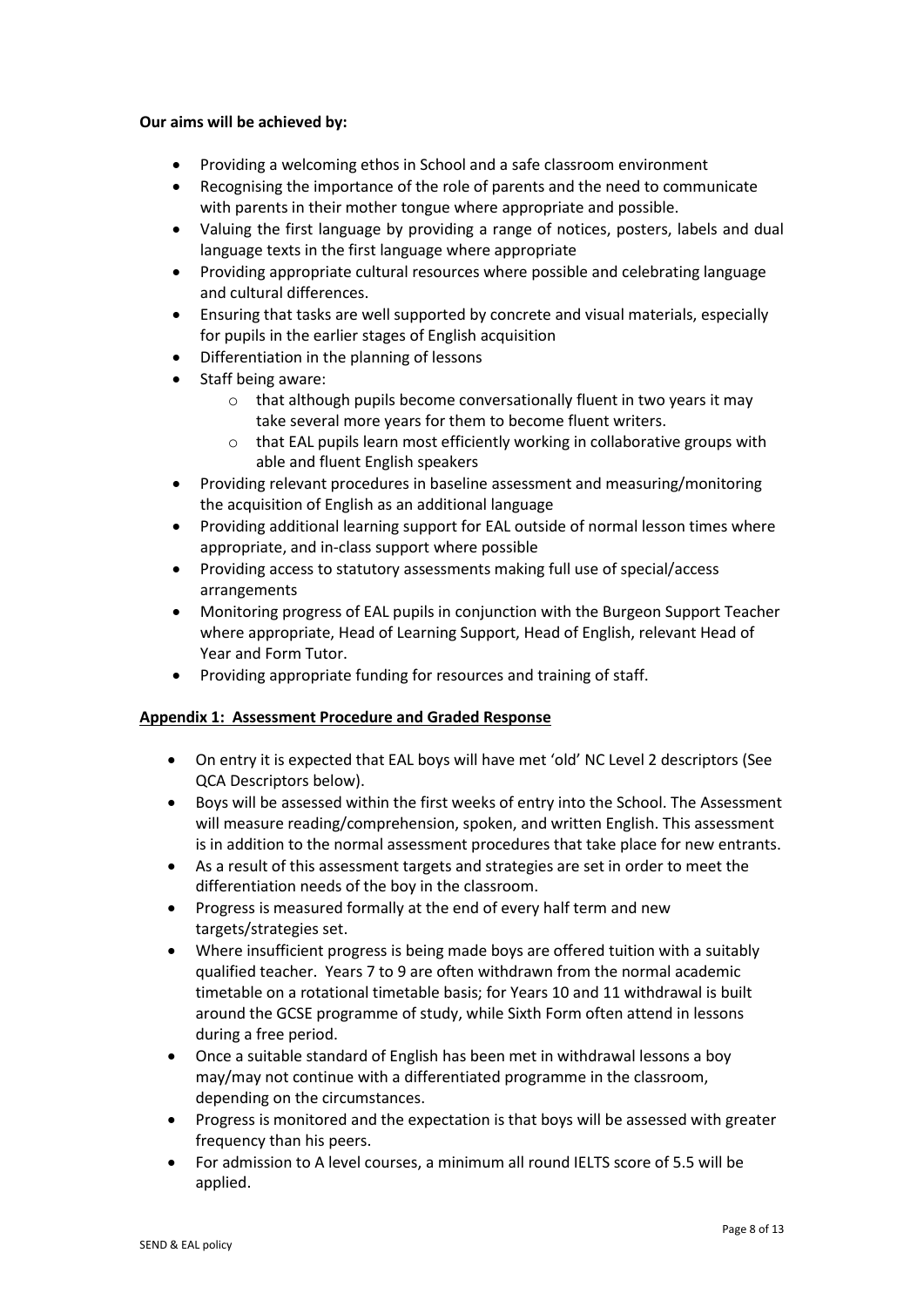# **QCA Descriptors for NC Level 2**

(Access to curriculum through English but language learning needs are clear when assessed.)

5.1 Vocabulary: rapidly developing vocabulary, is able to select vocabulary to express a range of feelings, to describe activities, etc. but sometimes struggles to find the right word. 5.2 Instructions/Input: can follow teacher input, stories and sequences and instructions but occasionally misunderstands uncommon words, nuances, more formal English, some colloquialism, puns, etc.

5.3 Structures (complex sentences): can use subordinate clauses (who, which, that, etc.) and a number of tenses but a smaller amount than can be expected for the age.

5.4 Communication: can communicate with ease, but will occasionally misunderstand others.

5.5 Stories: can re-tell story although may use simpler vocabulary than original.

5.6 Reading: can read simple texts accurately and with understanding; expresses ideas about major events or ideas in stories, poems and non-fiction.

5.7 Writing: can produce independently different types of writing, but with some errors, omissions and limitations being seen. Writing communicates meaning, using appropriate and interesting vocabulary, and showing some awareness of the reader. Ideas are developed in a sequence of sentences.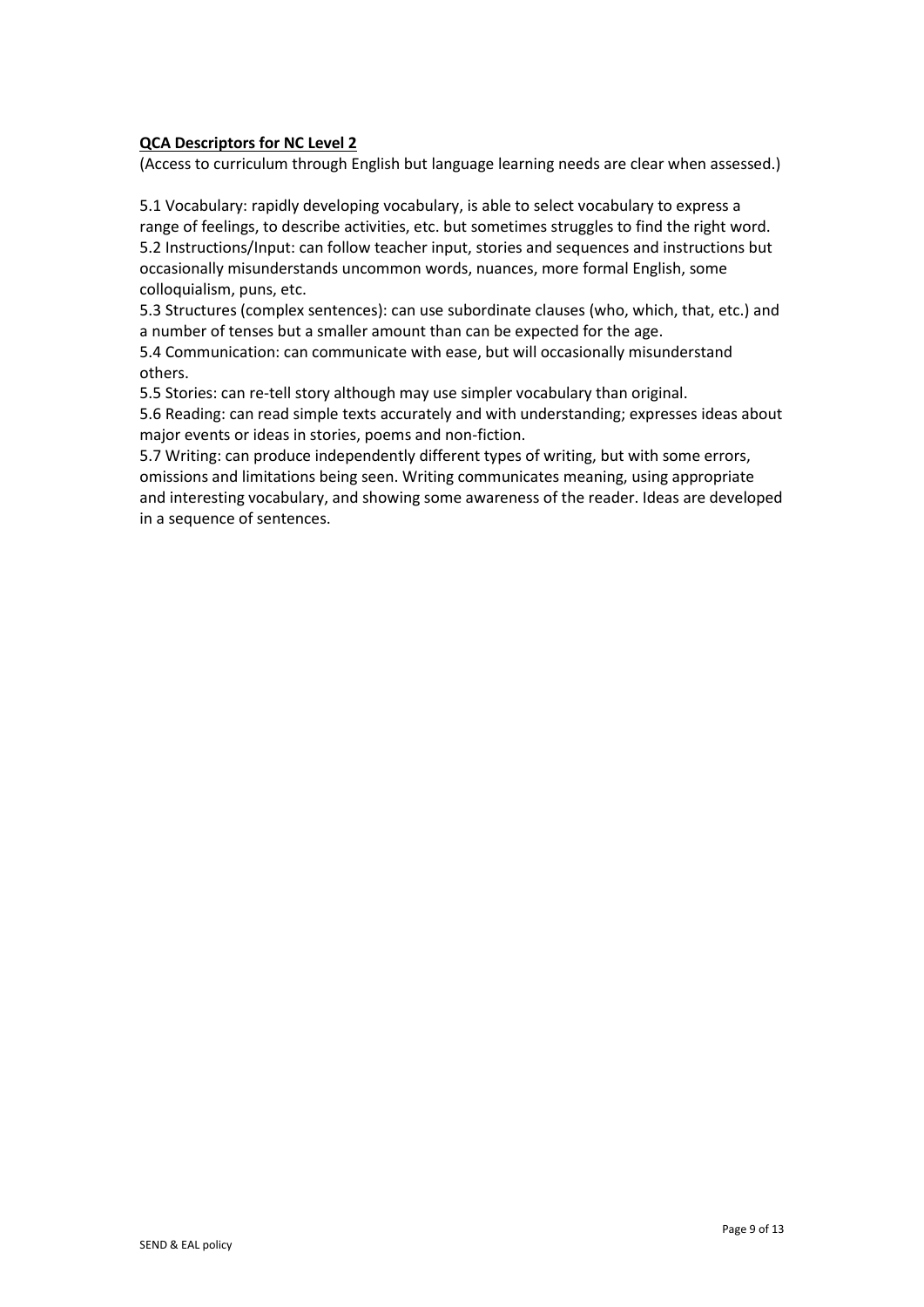# **Speaking and listening**

- Create a positive environment where the pupil feels confident in asking, and responding to, questions. Provide open question formats for the pupil to use.
- Ensure that the pupil understands the lesson objective.
- Simplify language when teaching new concepts.
- Make explicit any alternative words used in an explanation/instruction.
- Encourage pupils to model language by repeating instructions for a partner to follow - (applies particularly to Science investigations).
- Pre-teach any vocabulary needed to understand listening activities e.g. when using tape / video.
- Provide listening frames for use with tapes/video/group discussion.
- Encourage the pupil to use his/her first language when recording method /results, planning writing or discussing tasks with peers and parents.
- Provide and explain the vocabulary the pupil needs to assess his/her progress.
- Provide a grid for the pupil to use as an aide-memoire for understanding instructions for homework tasks.

#### **Reading**

- Texts need to be clear with a photocopy provided for any extended piece with the essential verbs/phrase/names/dates highlighted, which the pupil may take home prior to study / task, in order to translate and talk about with parents/siblings, if possible.
- Provide visual clues and semantic webs where possible.
- Make clear the words that refer to characters' names.
- Provide the vocabulary needed to understand main themes, ideas and characterisation.
- Make explicit the context of the writing and provide an explanation of any cultural references that the pupil may not understand.
- Provide a paper copy of instructions/assignment tasks so the pupil may highlight key verbs and translate or ask for a simplified version .For example: 'In your answer you should **consider' - think about.**
- Provide activities for homework prior to reading that develop pupil's vocabulary.
- Encourage pupils to use tapes/videos of any studied texts and suggest that dual language texts are bought / borrowed, in advance of actual study.
- Introduce, and refer to, any curriculum support material available in the school's learning resource centre.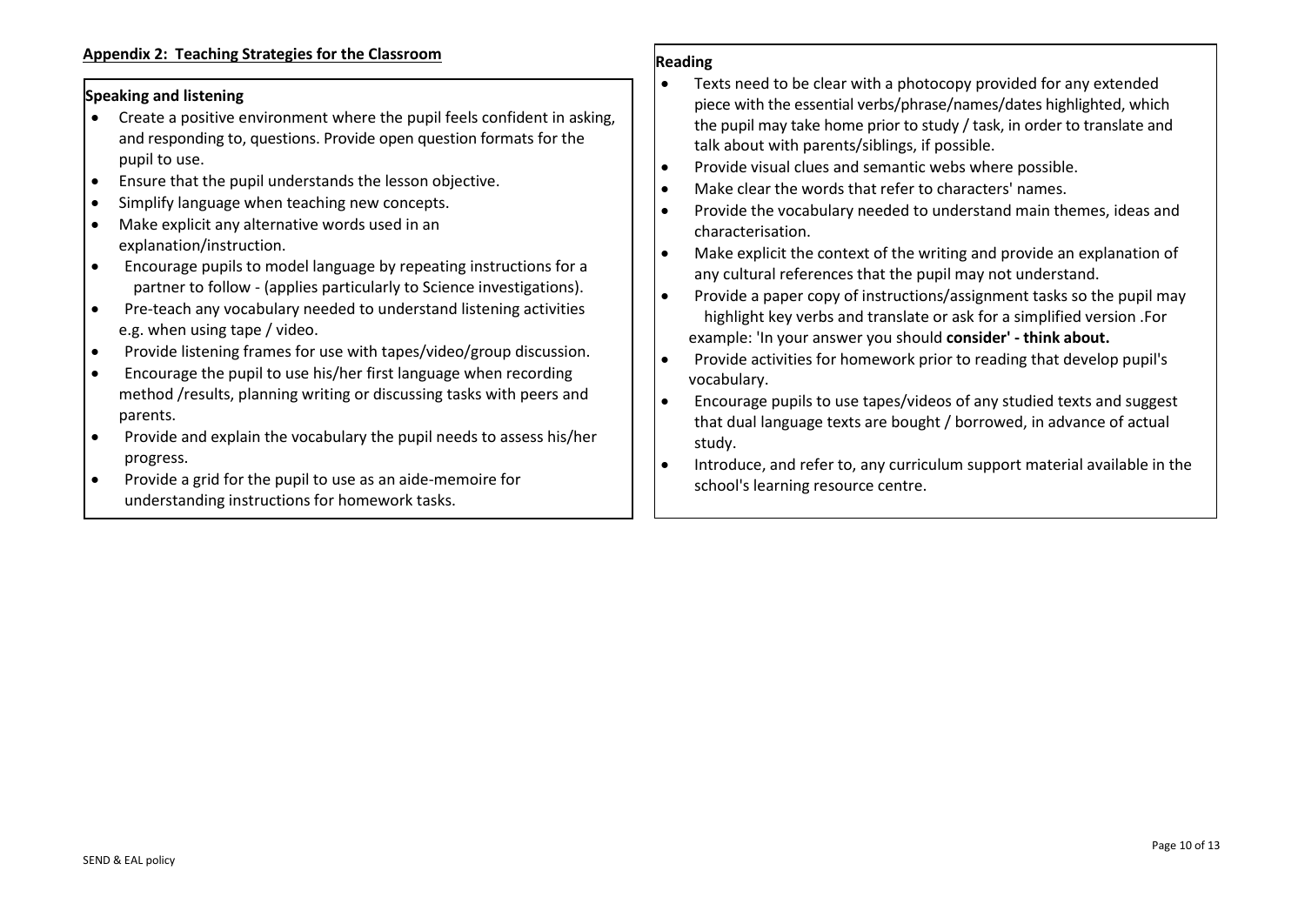# **Vocabulary**

- Reinforce with glossaries, quizzes, word searches and crosswords.
- Where possible make explicit the verbs associated with subject specific nouns e.g.:

# pH **increases/decreases Lava flows / solidifies**

- Provide annotated diagrams and combine with visual cloze activities as reinforcement.
- $\blacksquare$  Provide simplified wordlists for the language used in assessment tasks.

# **EAL** Support strategies for

#### **Developing Bilinguals**

#### **General**

- $\bullet$  Be aware of how to construct a worksheet in order to maximise the pupil's understanding.
- Encourage the use of an indexed glossary book by pupil in which key words and phrases are entered, with translated or simplified version, together with an example of use in context.

# **Writing**

- Suggest pupils draft ideas and plans in their first language.
- Provide tables/writing frames/flow charts/timelines so that the pupil may record information in an organised form and refer to these when planning written work.
- Encourage pupils to outline, verbally how they will approach a task (paired work)
- Provide an exemplar as a written model.
- Provide a range of DARTS activities to support the pupil's writing.
- Encourage pupils to use computers for their written work especially at KS 4 in order to ease the burden of redrafting/correcting work. Arrange for after school provision of computers in the LRC & contact parents with arrangements: useful when coursework is underway.